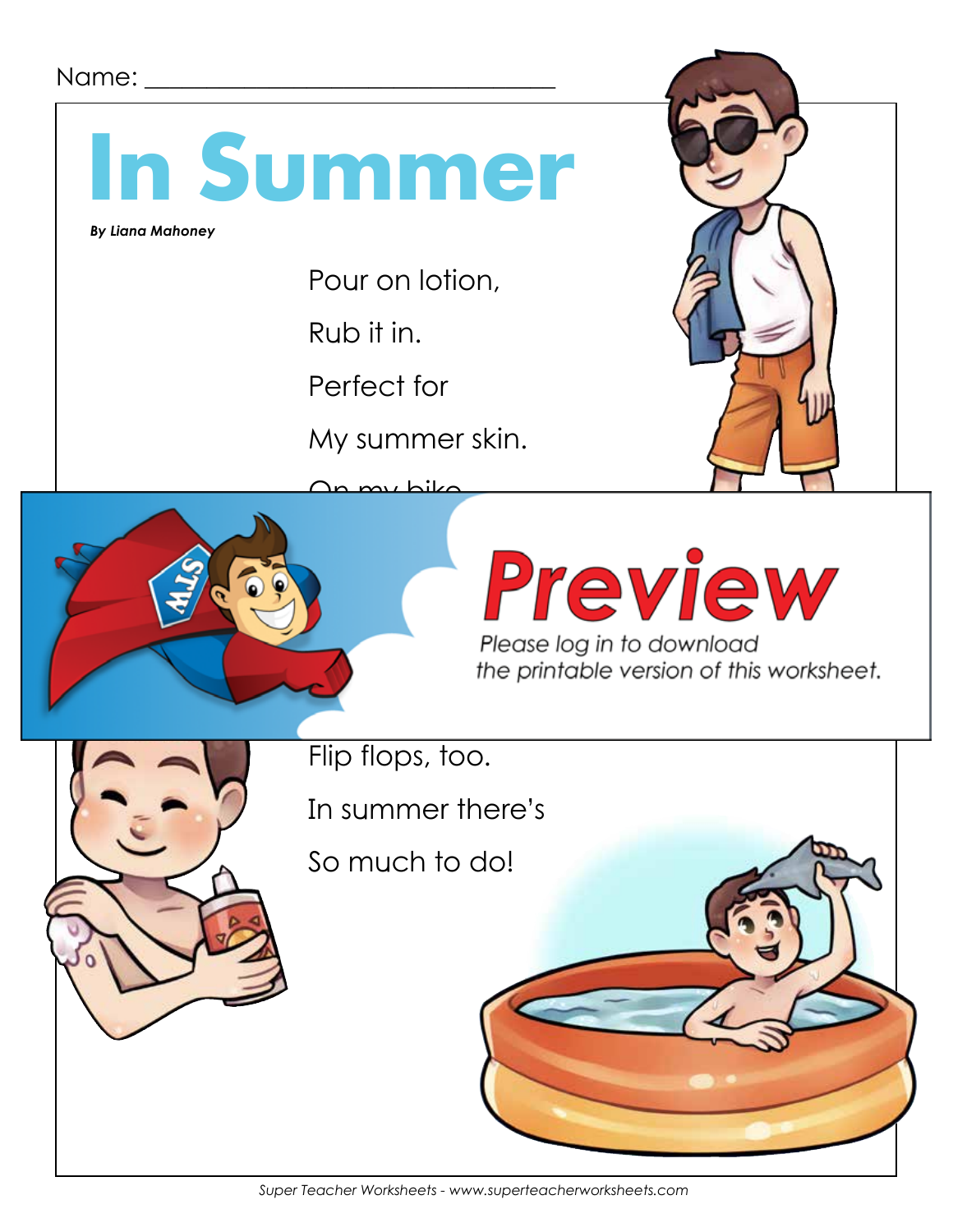### Name: \_\_\_\_\_\_\_\_\_\_\_\_\_\_\_\_\_\_\_\_\_\_\_\_\_\_\_\_\_\_\_\_\_



**4.** What are some things you like to do in the summer?

\_\_\_\_\_\_\_\_\_\_\_\_\_\_\_\_\_\_\_\_\_\_\_\_\_\_\_\_\_\_\_\_\_\_\_\_\_\_\_\_\_\_\_\_\_\_\_\_\_\_\_\_\_\_\_\_\_\_\_\_\_\_\_\_\_

\_\_\_\_\_\_\_\_\_\_\_\_\_\_\_\_\_\_\_\_\_\_\_\_\_\_\_\_\_\_\_\_\_\_\_\_\_\_\_\_\_\_\_\_\_\_\_\_\_\_\_\_\_\_\_\_\_\_\_\_\_\_\_\_\_

\_\_\_\_\_\_\_\_\_\_\_\_\_\_\_\_\_\_\_\_\_\_\_\_\_\_\_\_\_\_\_\_\_\_\_\_\_\_\_\_\_\_\_\_\_\_\_\_\_\_\_\_\_\_\_\_\_\_\_\_\_\_\_\_\_

\_\_\_\_\_\_\_\_\_\_\_\_\_\_\_\_\_\_\_\_\_\_\_\_\_\_\_\_\_\_\_\_\_\_\_\_\_\_\_\_\_\_\_\_\_\_\_\_\_\_\_\_\_\_\_\_\_\_\_\_\_\_\_\_\_

\_\_\_\_\_\_\_\_\_\_\_\_\_\_\_\_\_\_\_\_\_\_\_\_\_\_\_\_\_\_\_\_\_\_\_\_\_\_\_\_\_\_\_\_\_\_\_\_\_\_\_\_\_\_\_\_\_\_\_\_\_\_\_\_\_

\_\_\_\_\_\_\_\_\_\_\_\_\_\_\_\_\_\_\_\_\_\_\_\_\_\_\_\_\_\_\_\_\_\_\_\_\_\_\_\_\_\_\_\_\_\_\_\_\_\_\_\_\_\_\_\_\_\_\_\_\_\_\_\_\_